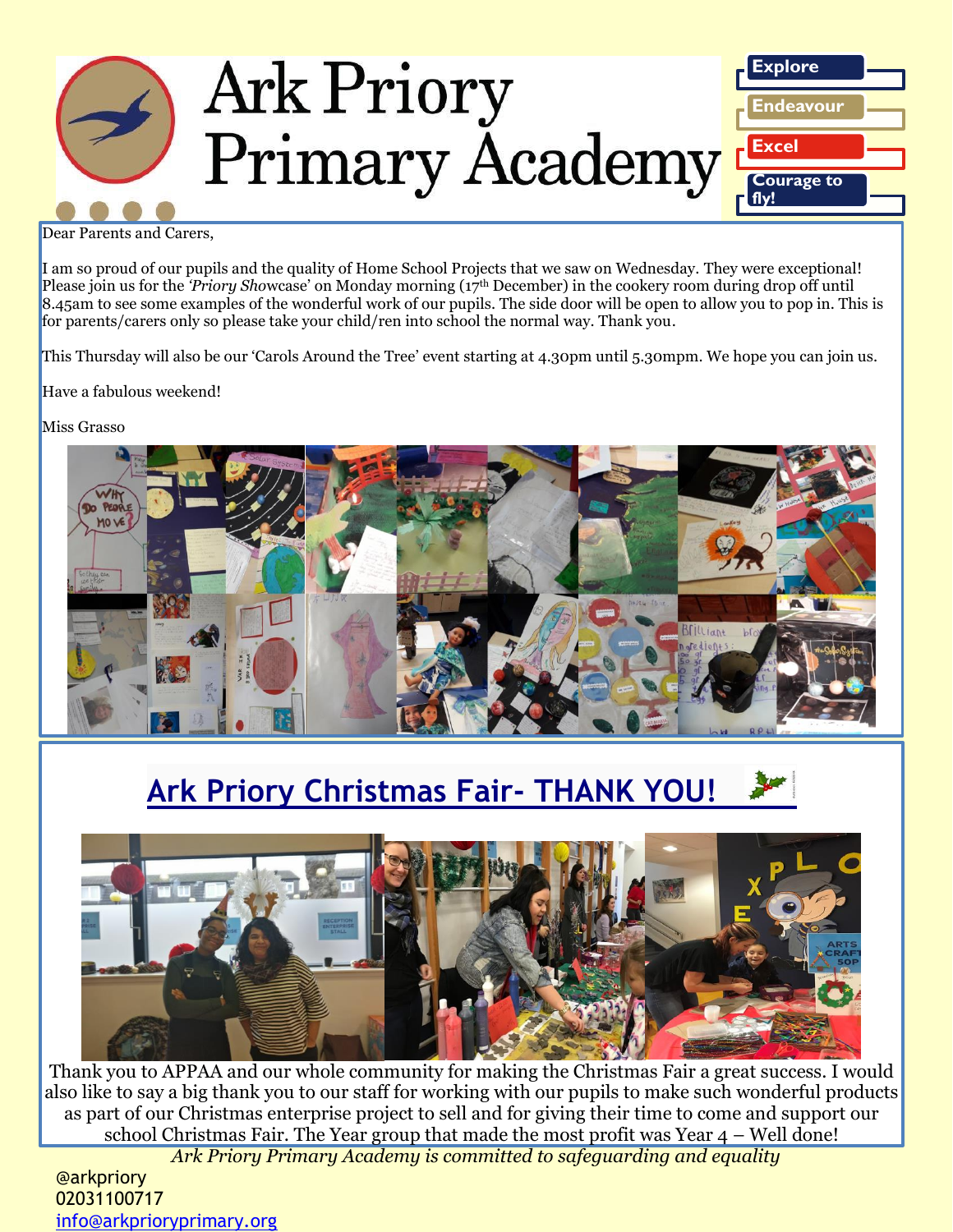

*Ark Priory Primary Academy is committed to safeguarding and equality* 

@arkpriory 02031100717 [info@arkprioryprimary.org](mailto:info@arkprioryprimary.org)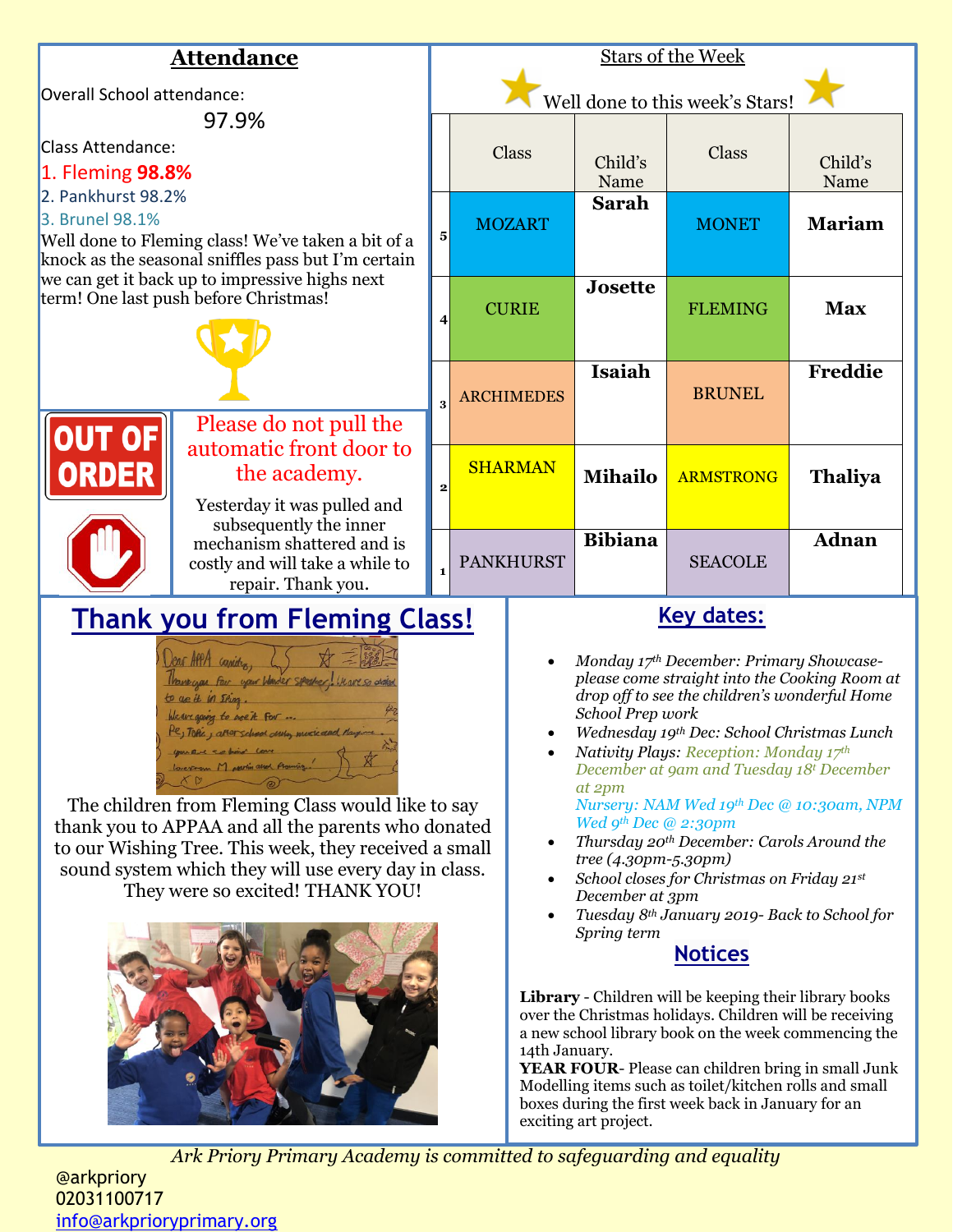## **Ark Priory 'Happy Christmas Fair' 2018**

Thank you to everyone who organised, baked, crafted, collected, designed, donated, printed, ran errands, ran a stall or came along to support us on the day, helped set up, clear up and participated in so many other ways. We were overwhelmed with the support from our community and yet again blown away by the amount raised to go towards this year's fundraising goal - 'The Happiness Project'.

## **Thanks to you all we have raised a staggering £ 6010!!!!!**

Special thanks again to:

- · Our headline sponsors **KFH Estate Agents** for their overall sponsorship and enthusiastic participation on the day.
- · To Acton Fire Station, Red Watch for taking time out to join the festivities
- Shooting Starz for the great sporting activities in the MUGA
- · To Santa for and his helpers in the wonderful Grotto
- Damien Griffiths for the Grotto photography
- · Snappy Snaps Chiswick for the prints and Grotto backdrop
- Julia Leibig for the poster designs
- · Dan Wilkin at Deadeye Design for brochure and raffle artwork and for sponsoring the Arts and Crafts area
- · Susanne Sattler and her students from Imperial College for the Science experiments
- The DJ's Rick Harris and Mark Ashley for their contribution
- · Ark Byron and Godolphin Schools for the trestle tables (and Jake Usher for collecting and returning them)
- Blissetts for their generosity in the printing costs of the brochure, and all the businesses who took out an advert.
- Prontaprint for the raffle tickets
- Superlink Security for the security guard
- · Basil and Toms for the donation of Baked Potatoes
- · To all the businesses in the wider community who generously donated to the raffle (see list below)
- · To the teachers and support staff for their active participation in the planning and execution of this years' fair
- · To the APPAA Christmas Fair Committee 2018 and the parents in the community who worked so hard to make this event happen.

Remember to look through the brochure handed out at the event for details of the local businesses that supported us, and follow APPAA on Twitter @APPAA\_ArkPriory to help us support them further.

*Ark Priory Primary Academy is committed to safeguarding and equality*  @arkpriory 02031100717 [info@arkprioryprimary.org](mailto:info@arkprioryprimary.org)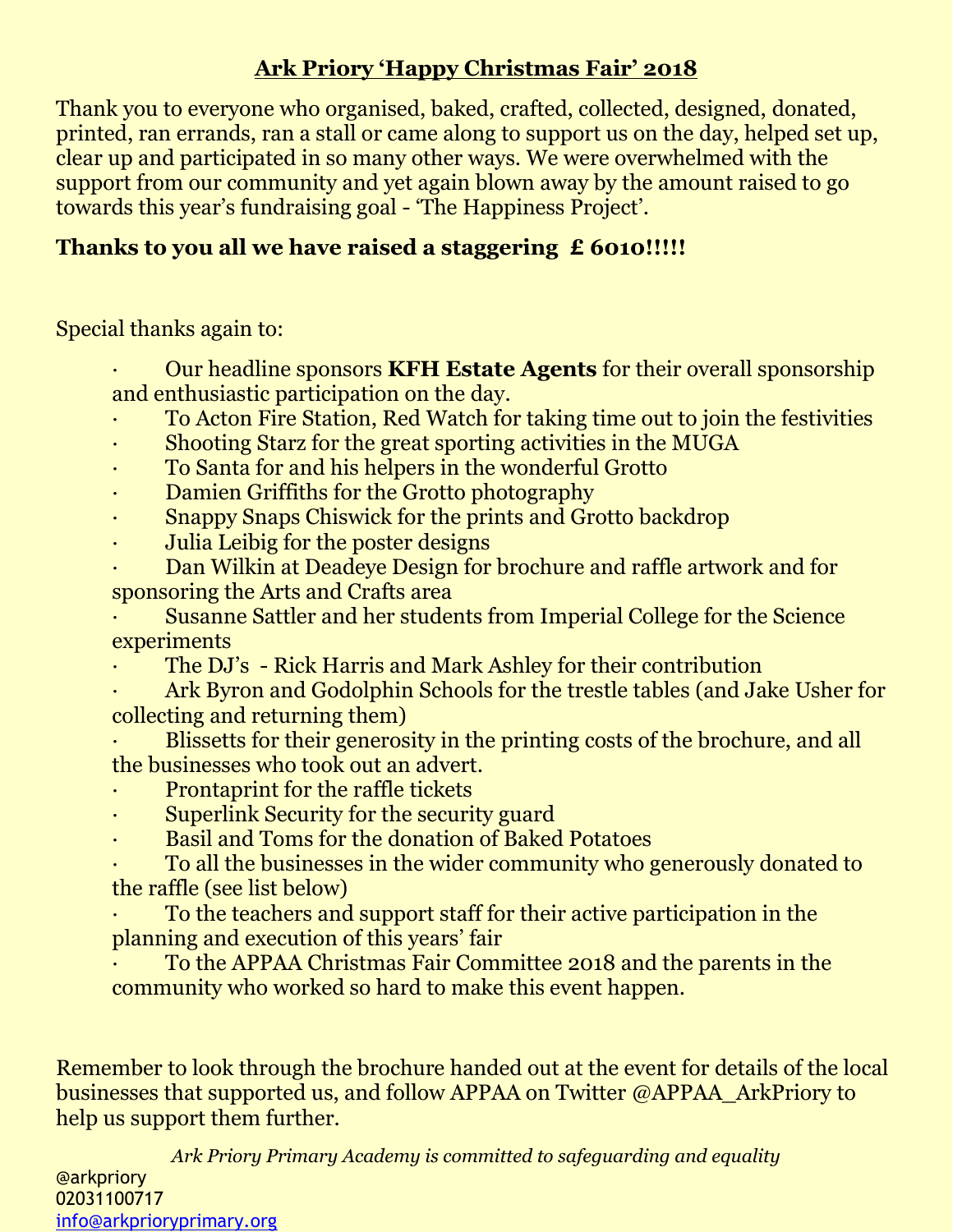We are pleased to share this note from Miss Steele, our Executive Head:

*Good afternoon,*

*I just wanted to say I have just had one of the best afternoons at our Christmas fare. As ever, the parents have been the engine room and nerve centre pulling it all together so majestically behind the scenes so that the whole event is so slick and professional. Thank you again so, so much. You are just incredible.*

*This year's stalls and activities were particularly child friendly with lots of arts and crafts, plus of course the unicorn hair!*

*Another key feature was the input from the staff and children who made their own wares to sell. It was so pleasing to see all the staff members there too – showing such engagement and enthusiasm. Thank you so much for taking the time and for being so good spirited.*

*I know it is a fundraising event but it so much more than that.*

**Christmas Raffle:** The Raffle winners list is printed below. Congratulations to all our lucky winners! All have been contacted. Please contact appaacommittee@gmail.com to arrange pick up of any outstanding prizes.

## **Other news:**

**Year 2 Bake Sale** – Friday 14 December at 3pm - donations of nut free bakes welcome

**Next APPAA Open Committee Meeting** - Thursday 10 January 2019 at 2.30pm at school. All welcome.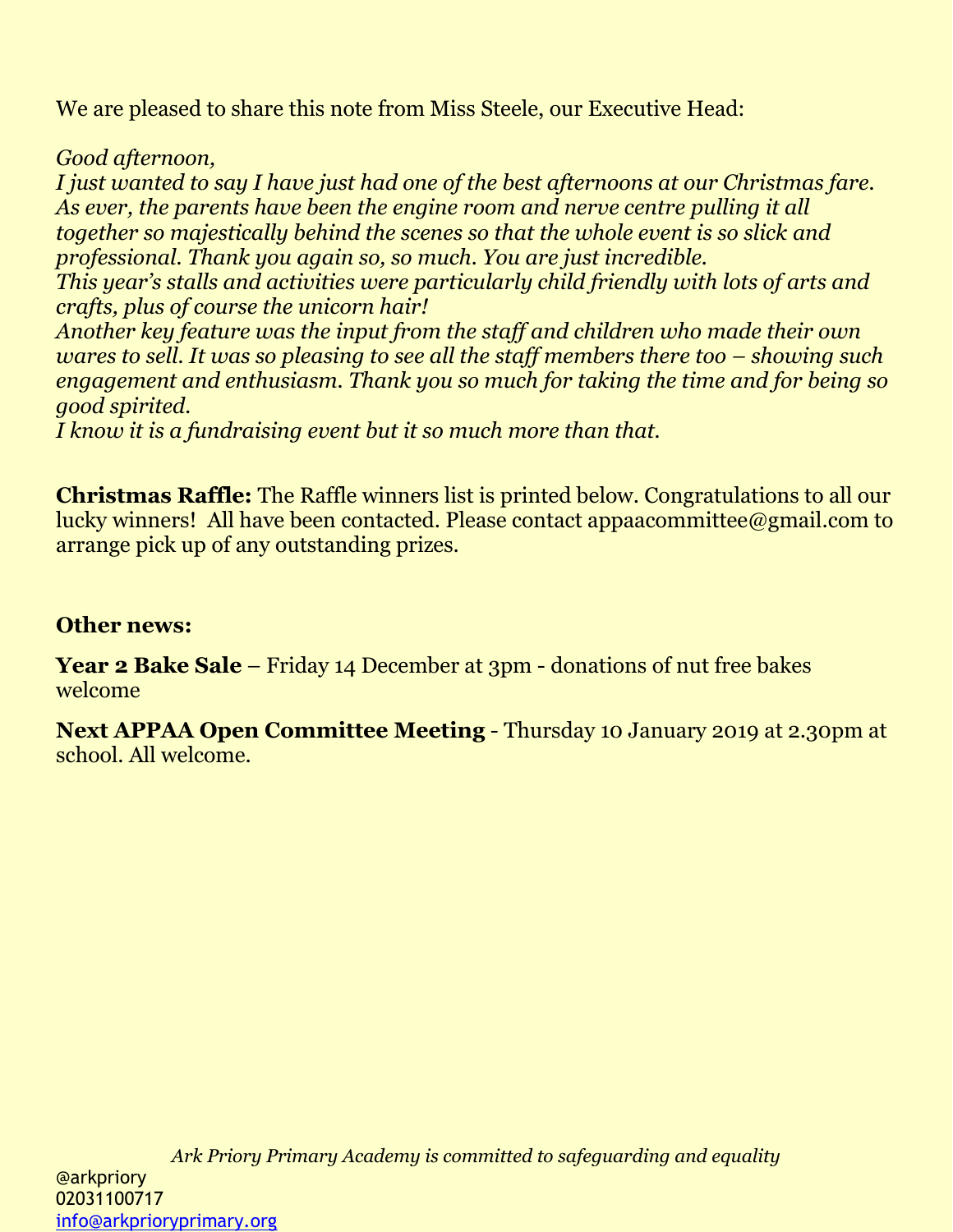# **Ark Priory Parent Corner**

#### **Reaching for the Stars!**

Genevieve and Fleur perform in their first ever Heathrow Gymnastics Club Christmas Display this week. It's a pretty big deal with Genevieve performing in 5 shows, Fleur in 2 shows and the girls are so excited to perform alongside National and Olympic Gymnasts.

They have been practising really hard with their respective teams and most nights are now sold out! Good Luck Genevieve and Fleur! We know you'll knock their socks off!



### **Mother Nature Science Club at Ark Priory Academy**

### **After School Science Club**

#### **"Like having the Science Museum at our school – every week!"**

Our term time after school sessions help children to better to understand the world around them. We explore a wide variety of scientific topics across Chemistry, Biology and Physics which are linked to the National Curriculum and supplement STEM primary learning.

During each fun and educational weekly one hour session, children observe and exciting demonstration, enquire about the science behind it and then engage in hands-on activity to confirm their findings. Parents also receive a topic sheet after every session telling them what their child has done and other experiment to continue the science at home.

Our sessions are designed to inspire children of all abilities to have a love of science both in and out of school.

We have brand new topics each term so book now  $\odot$ 

#### **Save £1 - [Book and Pay Online Here](https://www.mnature.co.uk/parent-booking/)**

You can quickly and securely book and pay by Card, BACS or Cheque. Please note that **Childcare Vouchers** can only be used for our Holiday Camps and **not our After-School Clubs**. **Top Tips:**

*Ark Priory Primary Academy is committed to safeguarding and equality*  @arkpriory 02031100717 [info@arkprioryprimary.org](mailto:info@arkprioryprimary.org)